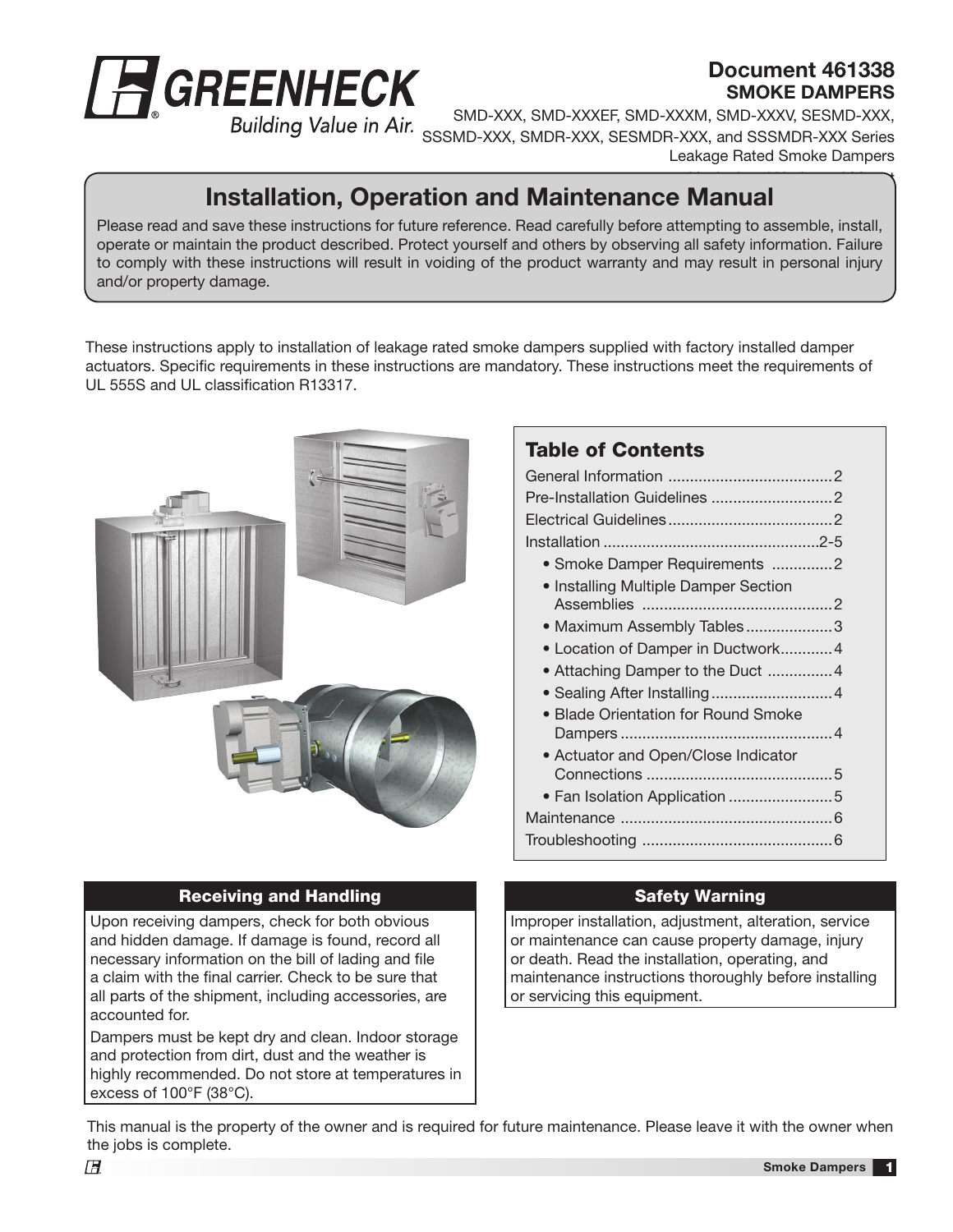"UL CLASSIFIED (see complete marking on product)"

"UL CLASSIFIED to Canadian safety standards (see complete marking on product)"

Standard 555S (Listing #R13317)

#### Installation Supplements

Refer to the appropriate Greenheck installation supplements for special requirements:

- Drive Slip Breakaway Connection
- Double Flanged Mounted
- Open or Close Indicator (OCI)
- Quick Connect Breakaway Connection
- Smoke Detector Various Types

Installation supplements available at www.greenheck. com.

## Electrical Guidelines

#### Electrical Guidelines

All wiring shall be done in accordance with the National Electrical Code ANSI/NFPA-70 latest edition, any local codes that may apply, and wiring diagrams developed in compliance with the job or project design and specifications.

### Important!

Electrical input may be needed for this equipment. This work should be performed by a qualified electrician. Verify power before wiring actuator. Greenheck is not responsible for any damage to, or failure of the unit caused by incorrect field wiring. To avoid causing death or serious bodily harm to building occupants, follow all instructions carefully. Dampers must close completely to preserve the integrity of the fire smoke separation.

# Pre-Installation Guidelines

The following items will aid in completing the damper installation in a timely and effective manner.

- 1) Check the drawings for proper damper locations within the building.
- 2) Lift or handle damper using sleeve or frame. Do not lift damper using blades or actuators.
- 3) Damper has label on outside of sleeve indicating a 'No Screw' area. Do not install screws into this area as screws may interfere with unexposed blade linkage and prevent damper blades from opening and/or closing.
- 4) Damper must be installed into duct or opening square and free of twist or other misalignment. Out of square, racked, twisted or misaligned installations

## Pre-Installation Guidelines cont...

can cause excessive leakage and/or torque requirements to exceed damper/actuator design.

- 6) Damper and actuator must be kept clean and protected from dirt, dust and other foreign materials prior to and after installation. Examples of such foreign materials include but are not limited to:
	- a) Mortar dust
	- b) Drywall dust
	- c) Firesafing materials
	- d) Wall texture
	- e) Paint overspray
- 7) Damper should be sufficiently covered as to prevent overspray if wall texturing or spray painting will be performed within 5 feet of the damper. Excessive dirt or foreign material deposits on the damper can cause excessive leakage and/or torque requirements to exceed damper/actuator design.
- 8) The Code Authority Having Jurisdiction (AHJ) must evaluate and provide approval of final installation where variations to these instructions are necessary.

# Smoke Damper Requirements

Smoke dampers are required to close and prevent the passage of air and smoke through ducts or ventilation openings in smoke barriers. Smoke dampers are also applied in engineered smoke control systems to establish air pressure differentials and thereby prevent the spread of smoke.

### Installing Multiple Section Damper Assemblies

A damper assembly is not restricted to a maximum number of sections, but must not exceed the section sizes and assembly sizes shown in the Maximum Assembly Table.

Some multiple section high damper assemblies require additional structural support between the damper frames. The following multiple section high damper assemblies require the use of either a support mullion between the damper frames as shown in Figure 1 or individual sleeves around each row of dampers as shown in Figure 2:

- All horizontal mount dampers
- All vertical mount dampers over 72 in. (1829mm) high and greater than 2 sections wide
- All vertical mount dampers rated for more than 4 in. wg (1 kPa)
- All vertical mount dampers that use fusible links as a closure device
- All SMD-401EF that are over one section high will need to be field assembled using the mullion plate provided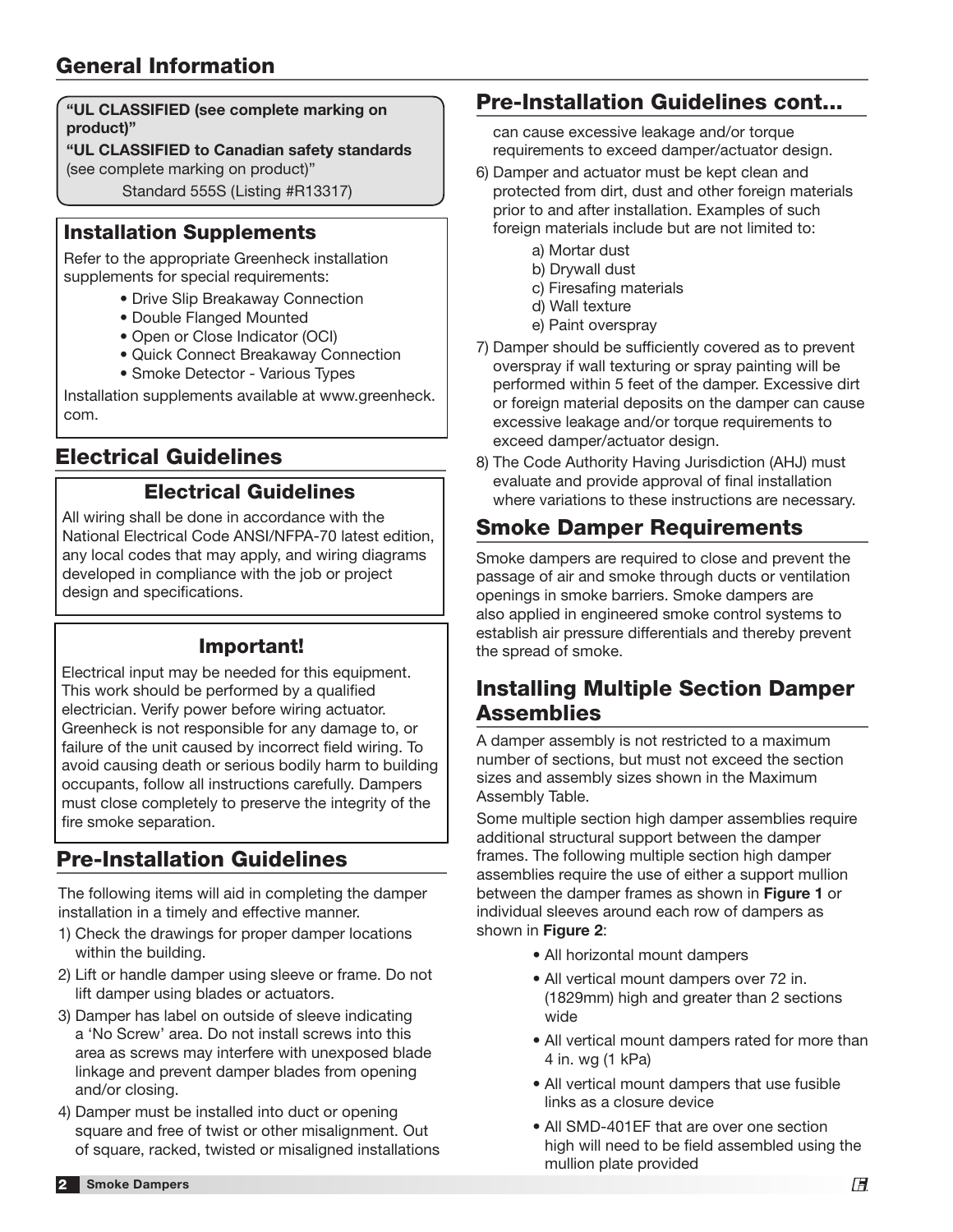## Installing Multiple Section Damper Assemblies cont.....

The damper sections must be attached together with #10 (34 in. max. [19mm]) sheet metal screws, 1/4 in. (6mm) diameter nuts and bolts, tack or spot welds, or  $\frac{3}{16}$ in. (48mm) diameter steel pop rivets. Attachments must be spaced a maximum of 6 in. (152mm) on centers and a maximum of 2 in. (51mm) from corners. Attachments must be made on front face and back face (air entering and air exiting side) of damper sections.

Note: Dampers ordered for individual installation may not be installed together. The full assembly size must be specified at the time the dampers are ordered.



Figure 1: Single sleeve around outside with support mullion



Figure 2: Two individually sleeved units with no mullions

| Damper model         | <b>Maximum Single</b><br><b>Section Size</b><br>in. $(mm)$ | Maximum Overall Size for<br><b>Multiple Section Dampers</b><br>in. $(mm)$              |
|----------------------|------------------------------------------------------------|----------------------------------------------------------------------------------------|
| SMD-201, 202, 203    | 36 x 48 or 32 x 50<br>(914 x 1219 or 813 x 1270)           | 144 x 100 or 288 x 50<br>(3658 x 2540 or 7315 x 1270)                                  |
| SMD-201M, 202M       | $36 \times 36$<br>$(914 \times 914)$                       | 144 x 72 or 288 x 36<br>(3658 x 1829 or 7315 x 914)                                    |
| SMD-301, 302         | $32 \times 50$<br>$(813 \times 1270)$                      | 128 x 100 or 256 x 50<br>(3251 x 2540) or (6502 x 1270)                                |
| SMD-301M, 302M       | $32 \times 50$<br>$(813 \times 1270)$                      | 128 x 100 or 256 x 50<br>(3251 x 2540) or (6502 x 1270)                                |
| <b>SMD-401</b>       | $48 \times 60$<br>$(1219 \times 1524)$                     | 192 x 120, 48 x 288,<br>or $384 \times 36$<br>(4877 x 3048, 1219 x 7315 or 9754 x 914) |
| SMDR, SESMDR, SSSMDR | 24<br>(610)                                                | <b>NA</b>                                                                              |
| SESMD-201, SSSMD-201 | $24 \times 30$<br>$(610 \times 762)$                       | 88 x 72<br>(2235 x 1829)                                                               |
| <b>SMD-301V</b>      | $50 \times 32$<br>$(1270 \times 813)$                      | $100 \times 32$<br>$(2540 \times 813)$                                                 |
| <b>SMD-401M</b>      | $36 \times 36$<br>$(914 \times 914)$                       | 144 x 72 or 288 x 36<br>(3658 x 1829 or 7315 x 914)                                    |
| <b>SMD-401EF</b>     | $48 \times 60$<br>(1219 x 1524)                            | 192 x 120 or 96 x 240<br>(4877 x 3048 or 2438 x 6096)                                  |

### Maximum Assembly Tables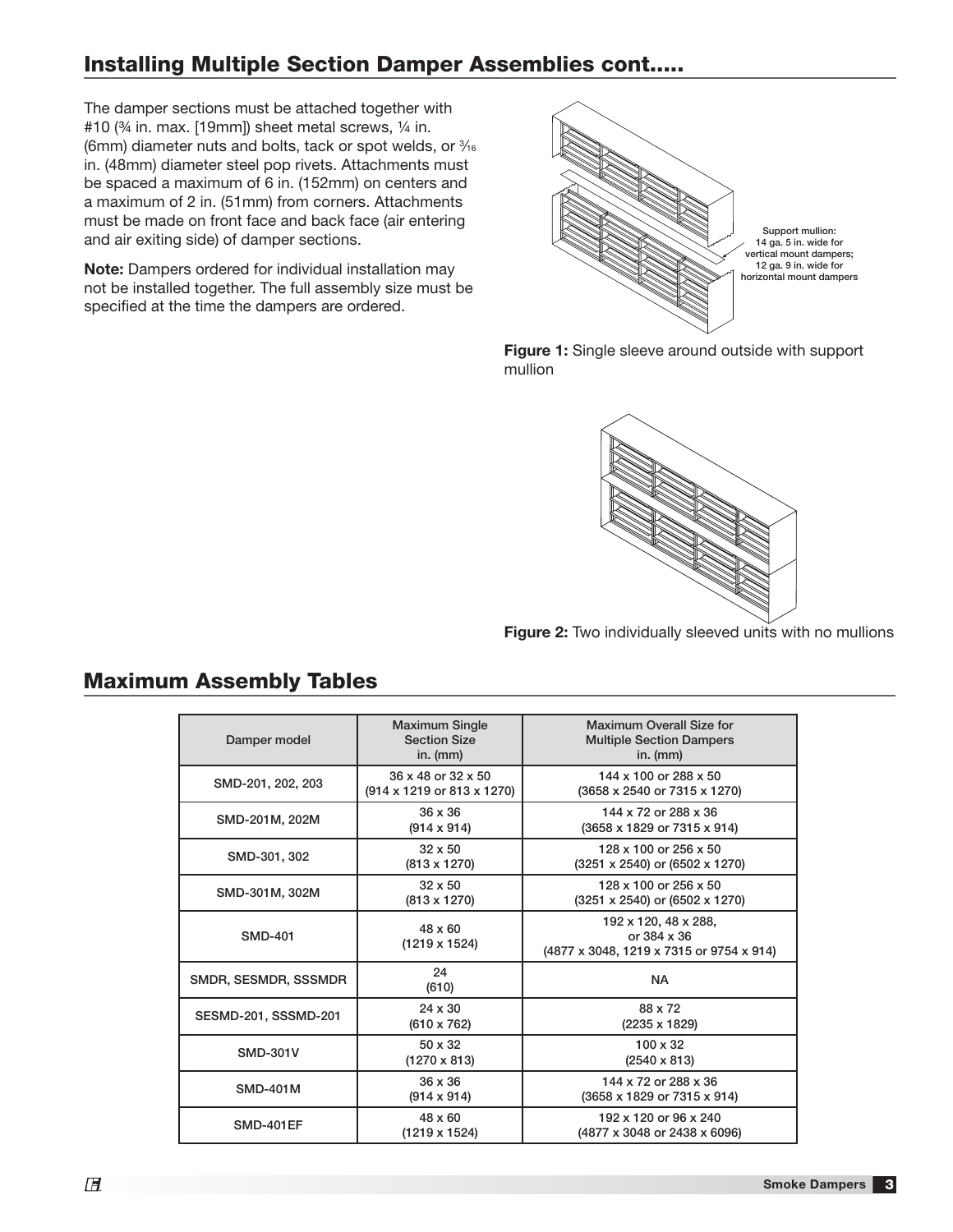## Location of Damper in Ductwork

Place the damper assembly in its proper position relative to the barrier as shown (in Figure 3). The plane of the closed damper blades must be within 24 in. (610mm) of the rated smoke barrier and before any duct inlets or outlets.



### Attaching Damper to the Duct

Attach the damper to the duct using #10 sheet metal screws, 1/4 in. (6mm) diameter bolts and nuts, tack or spot welds, or 3/16 in. (5mm) diameter steel pop rivets. Attachments must be made at each flange spaced a maximum of 6 in. (152mm) on centers and a maximum of 2 in. (51mm) from corners on rectangular dampers, and on round dampers as follows:

- Ducts 22 in. (559mm) diameter and smaller shall have 3 attachments.
- Ducts larger than 22 in. (559mm) diameter up to and including 36 in. (914mm) have five attachments.

#### Sealing After Installing

After installing the damper in the ductwork, seal the joint between the damper frame and the duct using Dow Corning RTV 732 sealant, GE1200 series silicone construction adhesive or Component Hardware SLT-5000 silicone sealant. Make sure to press the sealant into the joint to guarantee a proper seal. Make sure to press the sealant into the joint to guarantee a proper seal. Use the minimum amount of material required to completely seal the joint (see Figure 3).

### Blade Orientation for Round Smoke Dampers

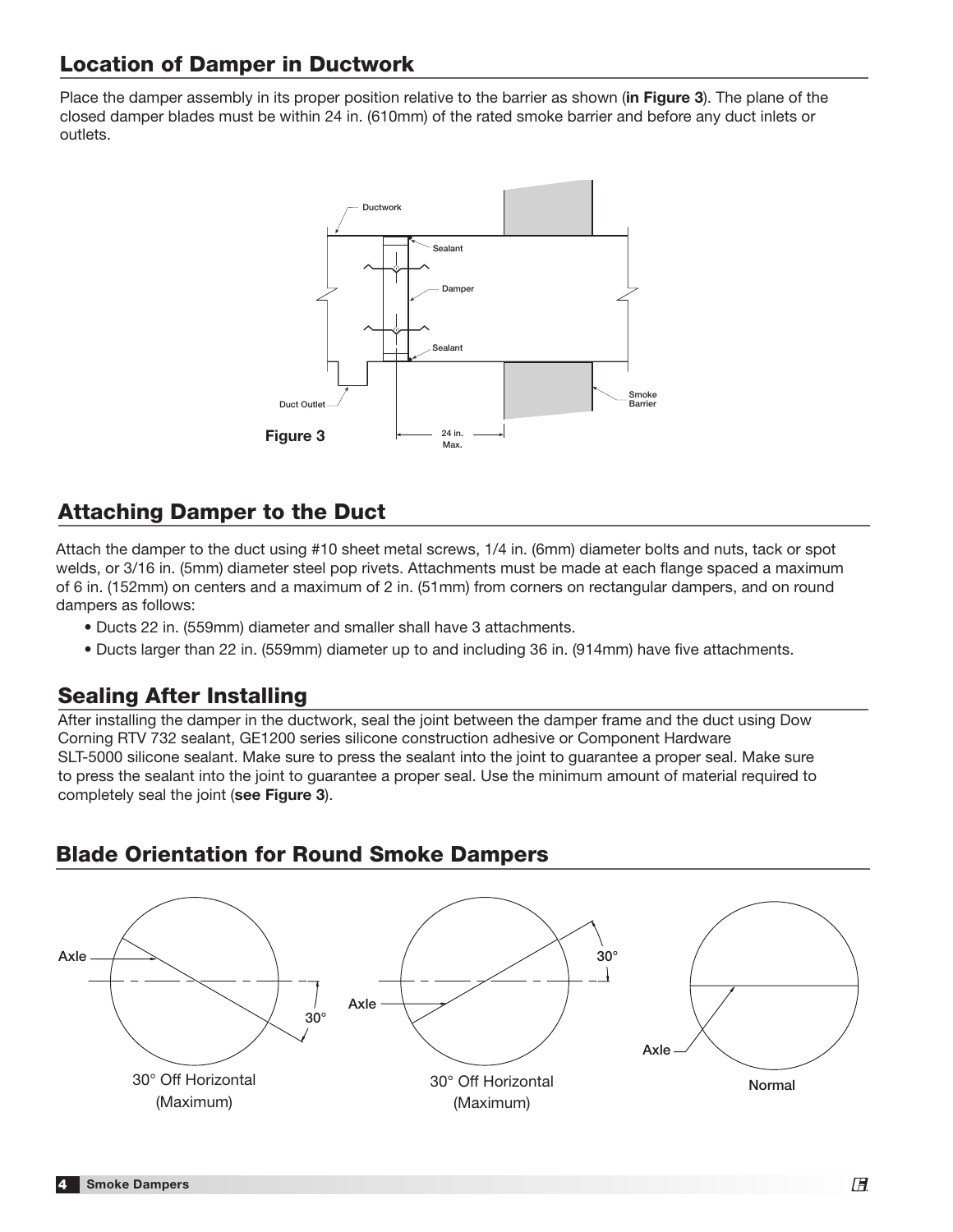#### Actuator Connections

Electrical and/or pneumatic connections to damper actuators should be made in accordance with wiring and piping diagrams developed in compliance with applicable codes, ordinances and regulations (see Electrical Guidelines).

#### Open/Close Indicator

OCI - The OCI (open or closed indicator) option contains two single pole single throw switches used to indicate the damper blade position. The switches provide a positive open and closed signal and can be used in conjunction with remote indicator lights. Refer to **Figure 3** for wiring of the OCI option.



Ratings (Figure 4)

**Integral Switch Type:** Single Pole, single throw Electrical Capacity: 10 Amps, 1/4 hp, 120 or 240 Vac 1/2 Amp, 125 Vdc; 1/4 Amp 250 Vdc 5 Amps, 120 Vac "L" (lamp load) 1.0 Amps, 24 Vac 1.5 Amps, 24 Vdc Temperature Limit: 302°F (150°C) ambient or nominal

# Fan Isolation Application

For air handling equipment isolation, leakage rated dampers are designed to operate with blades running horizontally. Dampers can be installed in a vertical or horizontal position. Sealants and damper seal materials meet the requirements for NFPA 90A for smoke developed rating  $(\leq 50)$  and flame spread index  $(\leq 25)$  as tested per UL 723/ASTME84-91 A/NFPA 255. Dampers can be attached to the fan system discharge or inlet without being 24 in. (610mm) of a smoke barrier when used as an air handling equipment isolation damper.

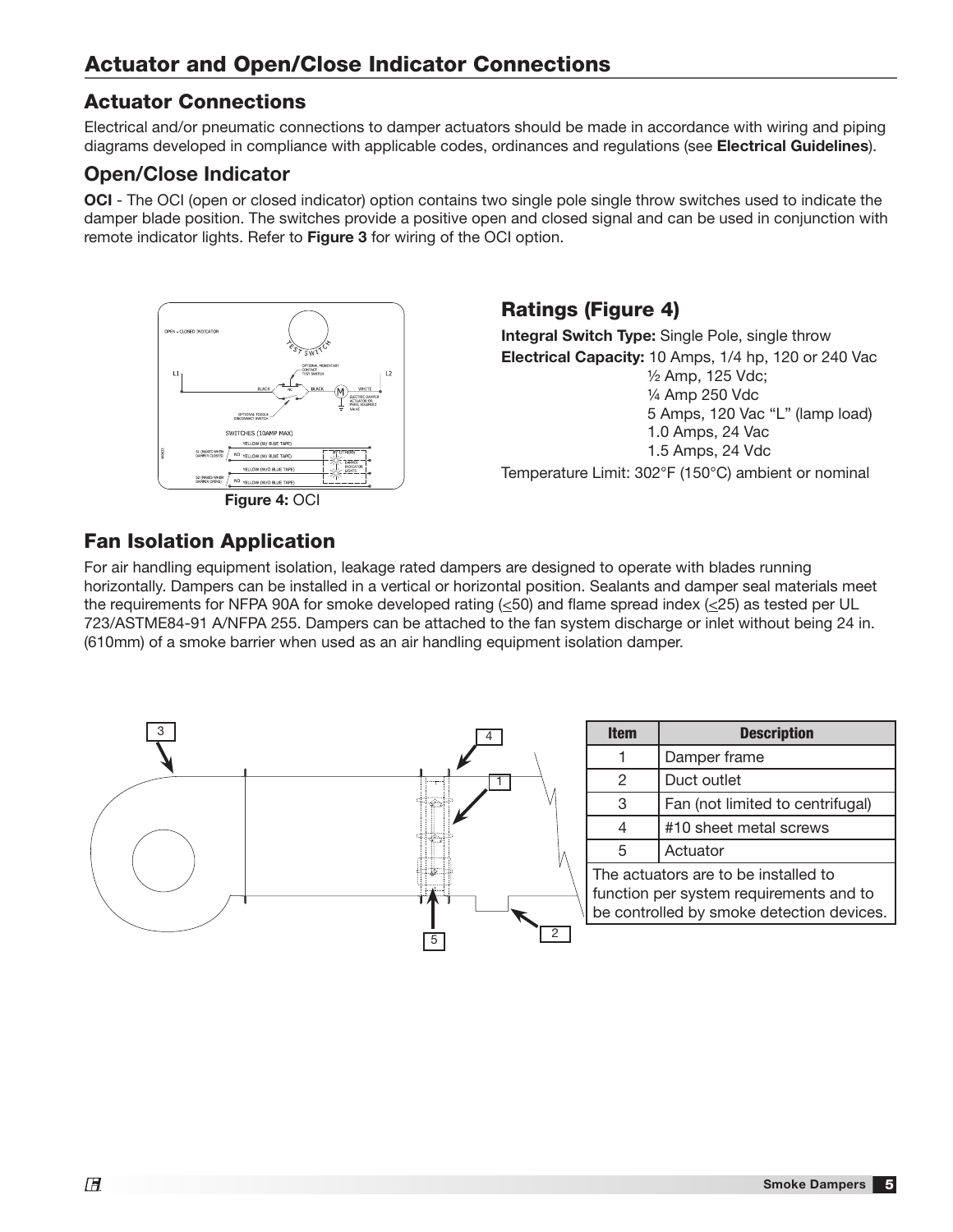## Damper Maintenance

Dampers do not typically require maintenance as long as they are kept dry and clean. If cleaning is necessary, use mild detergents or solvents. If lubrication is desired for components such as axle bearings, jackshaft bearings and jamb seals, do not use oil-based lubricants or any other lubricants that attract contaminants such as dust.

Dampers and their actuator(s) must be maintained, cycled, and tested a minimum in accordance with:

- The latest editions of NFPA 80, 90A, 92, 101, 105, UL864, AMCA 503-03 and local codes.
- Actuator manufacturer recommendations.

#### Damper Troubleshooting

The following is a possible cause and correction list for common concerns with the dampers.

| <b>Symptom</b>                             | <b>Possible Cause</b>                                     | <b>Corrective Action</b>                                                                |
|--------------------------------------------|-----------------------------------------------------------|-----------------------------------------------------------------------------------------|
| Damper does not fully<br>open and/or close | Frame is 'racked' causing blades to bind<br>on jamb seals | Adjust frame such that it is square and plumb                                           |
|                                            | <b>Actuator linkage loose</b>                             | Close damper, disconnect power, adjust and tighten linkage                              |
|                                            | Defective motor                                           | Replace                                                                                 |
|                                            | Screws in damper linkage                                  | Damper installed too far into wall. Move out to line as desig-<br>nated on damper label |
|                                            | <b>Contaminants on damper</b>                             | Clean with a non-oil based solvent (see Damper Mainte-<br>nance)                        |
| <b>RRL or TOR sensor</b><br>tripped        | Heat                                                      | Push reset button located on backside of RRL or TOR                                     |
| Damper does not<br>operate                 | No power supplied to the actuator                         | Add power supply                                                                        |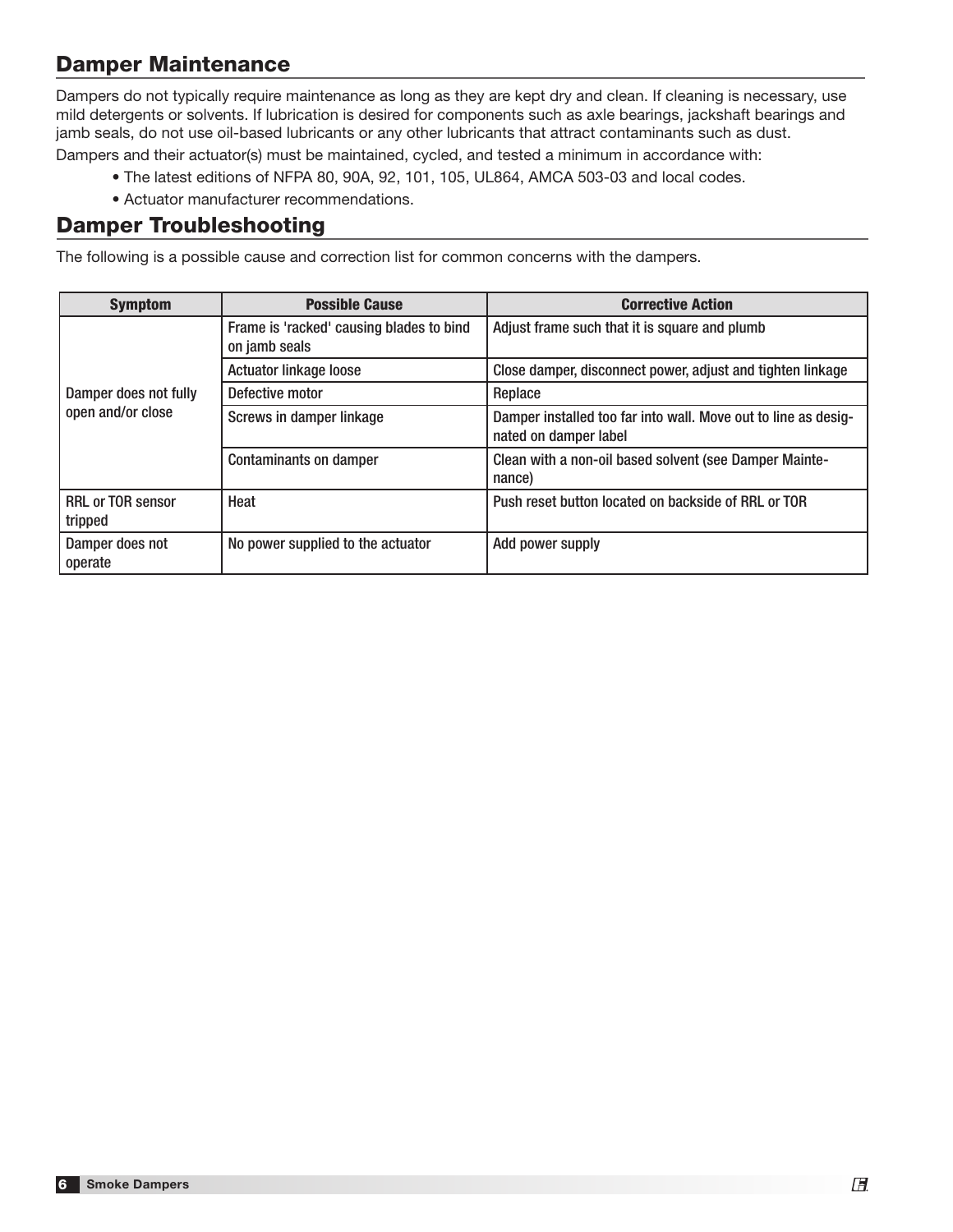| <b>Notes</b> |
|--------------|
|              |
|              |
|              |
|              |
|              |
|              |
|              |
|              |
|              |
|              |
|              |
|              |
|              |
|              |
|              |
|              |
|              |
|              |
|              |
|              |
|              |
|              |
|              |
|              |
|              |
|              |
|              |
|              |
|              |
|              |